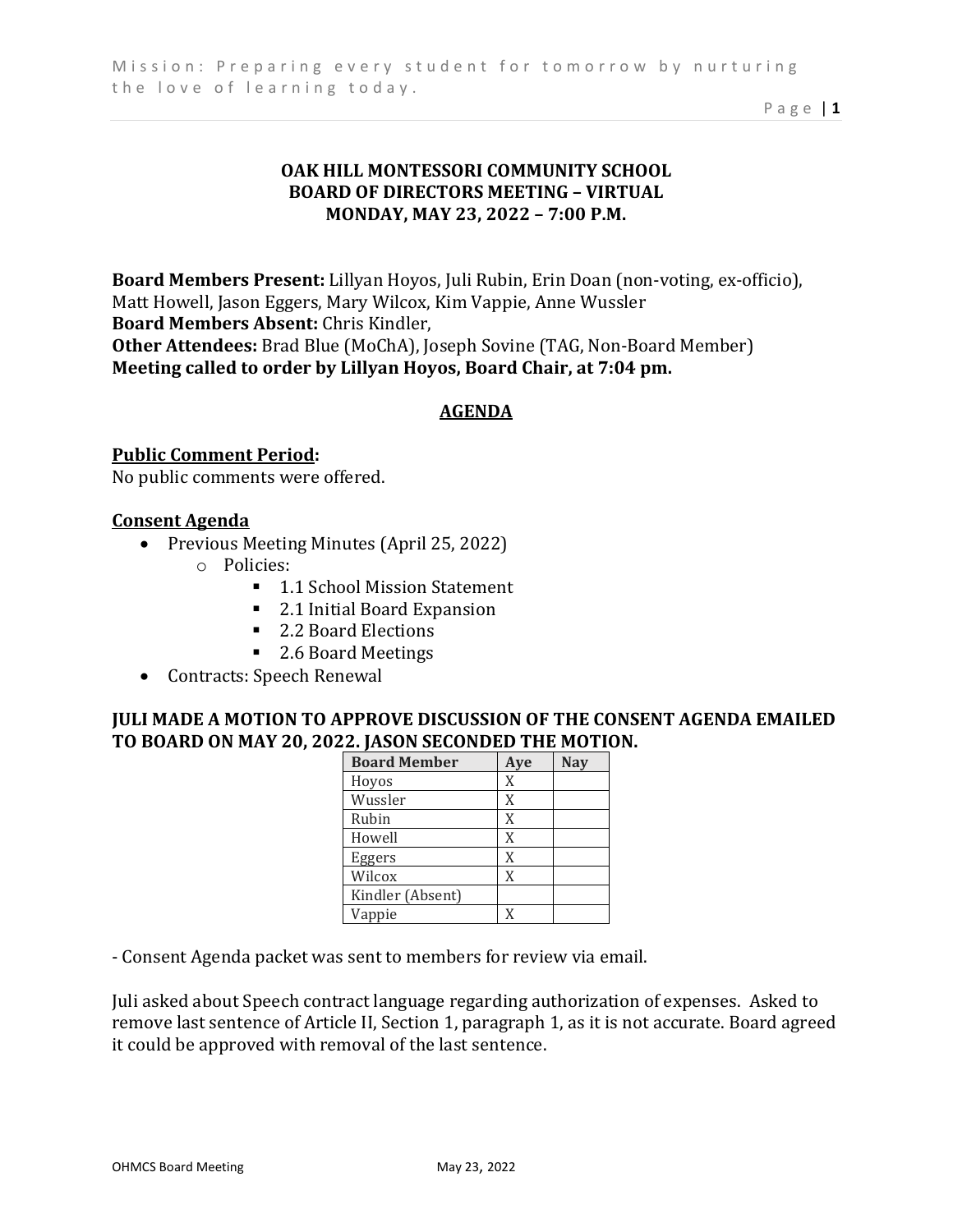Mary asked about 1.1 Mission and Vision statement. Brad offered feedback on requirements and intent of Mission & Vision statement. Board discussed process for future updates. Agreed updates should be revisited with community input. Board will approve asis but will add to agenda items for fall meeting.

Mary asked for clarification regarding skillsets referenced for Founding Board vs. Ongoing Board. Lillyan clarified the intent is for section 2.2 as well but suggested removing 2.2 for today and update for a future board meeting once a more thorough job description is created for 2.2. Strike from consent agenda.

### **JULI MADE A MOTION TO APPROVE THE CONSENT AGENDA EMAILED TO THE BOARD ON MAY 20, 2022, AS AMMENDED TO STRIKE THE 2.2 BOARD ELECTIONS POLICY AND AMMEND THE SPEECH CONTRACT. JASON SECONDED THE MOTION. THE MOTION PASSED. THE VOTES WERE:**

| <b>Board Member</b> | Aye | <b>Nay</b> |
|---------------------|-----|------------|
| Hoyos               | X   |            |
| Wussler             | X   |            |
| Rubin               | X   |            |
| Howell              | X   |            |
| Eggers              | X   |            |
| Wilcox              | X   |            |
| Kindler (Absent)    |     |            |
| Vappie              | X   |            |

# **Financial Packet Review – Joseph Sovine (TAG)/Matt**

The Anton Group emailed financial review of Balance sheet, Income Statements, Fund Level Details, Check Register, Cash Flow for April 2022.

### **MATT MADE A MOTION TO APPROVE THE APRIL 2022 FINANCIAL PACKET SENT TO THE BOARD ON MAY 20, 2022. KIM SECONDED THE MOTION. THE MOTION PASSED. THE VOTES WERE:**

| <b>Board Member</b> | Aye | <b>Nay</b> |
|---------------------|-----|------------|
| Hoyos               | X   |            |
| Wussler             | X   |            |
| Rubin               | X   |            |
| Howell              | X   |            |
| Eggers              | X   |            |
| Wilcox              | X   |            |
| Kindler (Absent)    |     |            |
| Vappie              | X   |            |

Budget and Enrollment discussion: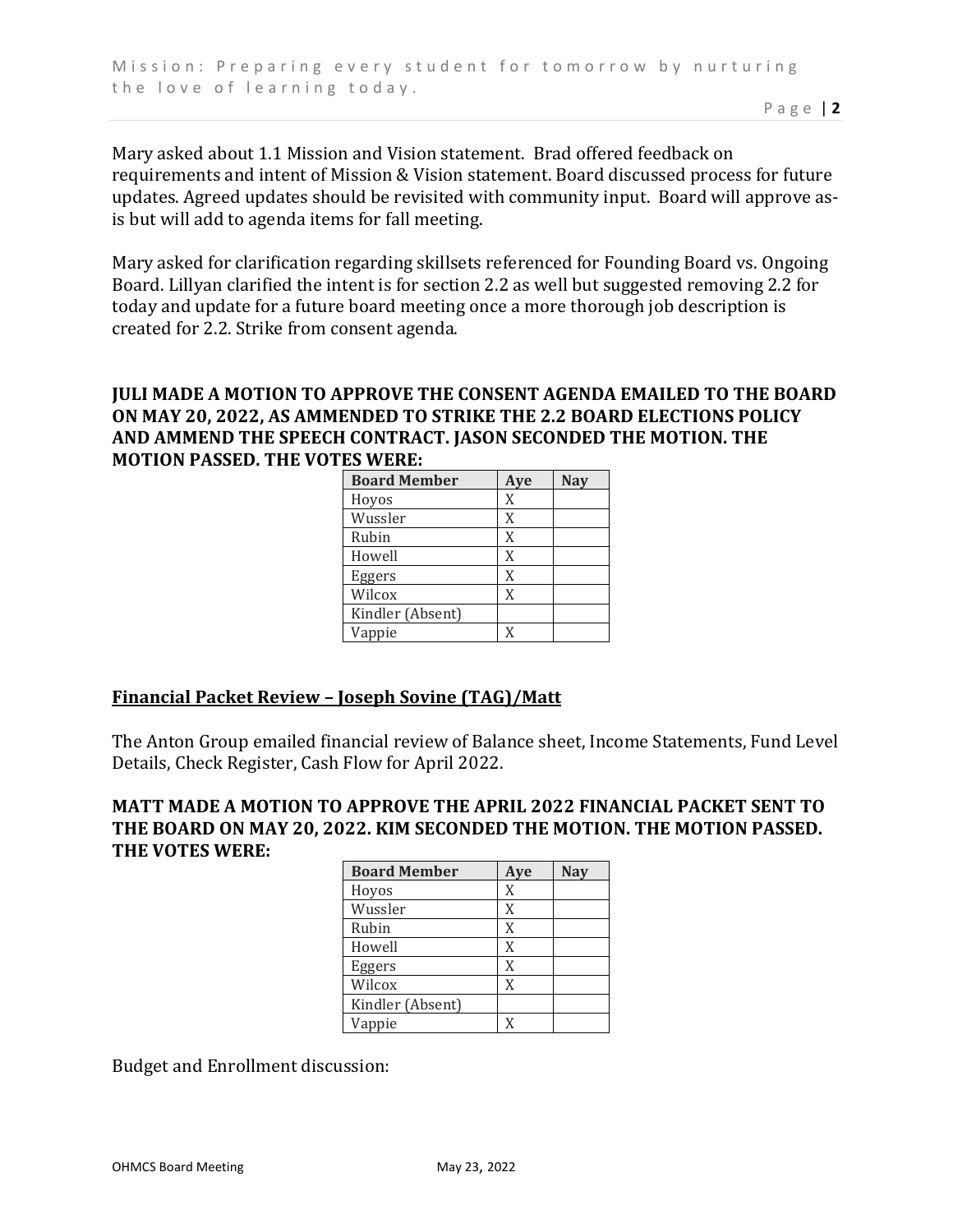Reviewed first draft of next year's (2022-2023) budget projections. Discussed projections based on additional student per classroom. Discussed trade-offs. Board requested additional projections for different enrollment numbers.

#### **Executive Director Updates – Erin**

Updates on COVID related activities. Seeing increases in cases, so flexibility in policy has been very helpful. Enrollment and waitlist updates. Staffing updates. Facilities updates.

#### **Chair Updates – Lillyan**

Discussion on Committees. The Board will create a Finance Committee. Juli asked how future membership will be managed. Lillyan will update language in Board Committees Policy for future Board vote.

### **LILLYAN MADE A MOTION TO APPROVE THE CREATION OF THE FINANCE COMMITTEE TO BE CHAIRED BY MATT HOWELL. ADDITIONAL COMMITTEE MEMBERS WILL INCLUDE ERIN DOAN AND MARY WILCOX. ANN SECONDED THE MOTION. THE MOTION PASSED. THE VOTES WERE:**

| <b>Board Member</b> | Aye | <b>Nay</b> |
|---------------------|-----|------------|
| Hoyos               | X   |            |
| Wussler             | X   |            |
| Rubin               | X   |            |
| Howell              | X   |            |
| Eggers              | X   |            |
| Wilcox              | X   |            |
| Kindler (Absent)    |     |            |
| Vappie (Absent)     |     |            |

Discussion on OHMCS and MOChA oversight and support cadence. Discussion on board continuity and job descriptions.

# **LILLYAN MADE A MOTION TO APPROVE THE OHMCS BOARD OF DIRECTOR JOB DESCRIPTION, AS AMMENDED TO REMOVE LANGUAGE ALREADY COVERED IN 2.1 BOARD EXPANSION POLICY – DIVERSITY. MATT SECONDED THE MOTION. THE MOTION PASSED. THE VOTES WERE:**

| <b>Board Member</b> | Aye | <b>Nay</b> |
|---------------------|-----|------------|
| Hoyos               | X   |            |
| Wussler             | X   |            |
| Rubin               | X   |            |
| Howell              | X   |            |
| Eggers              | X   |            |
| Wilcox              | X   |            |
| Kindler (Absent)    |     |            |
| Vappie (Absent)     |     |            |